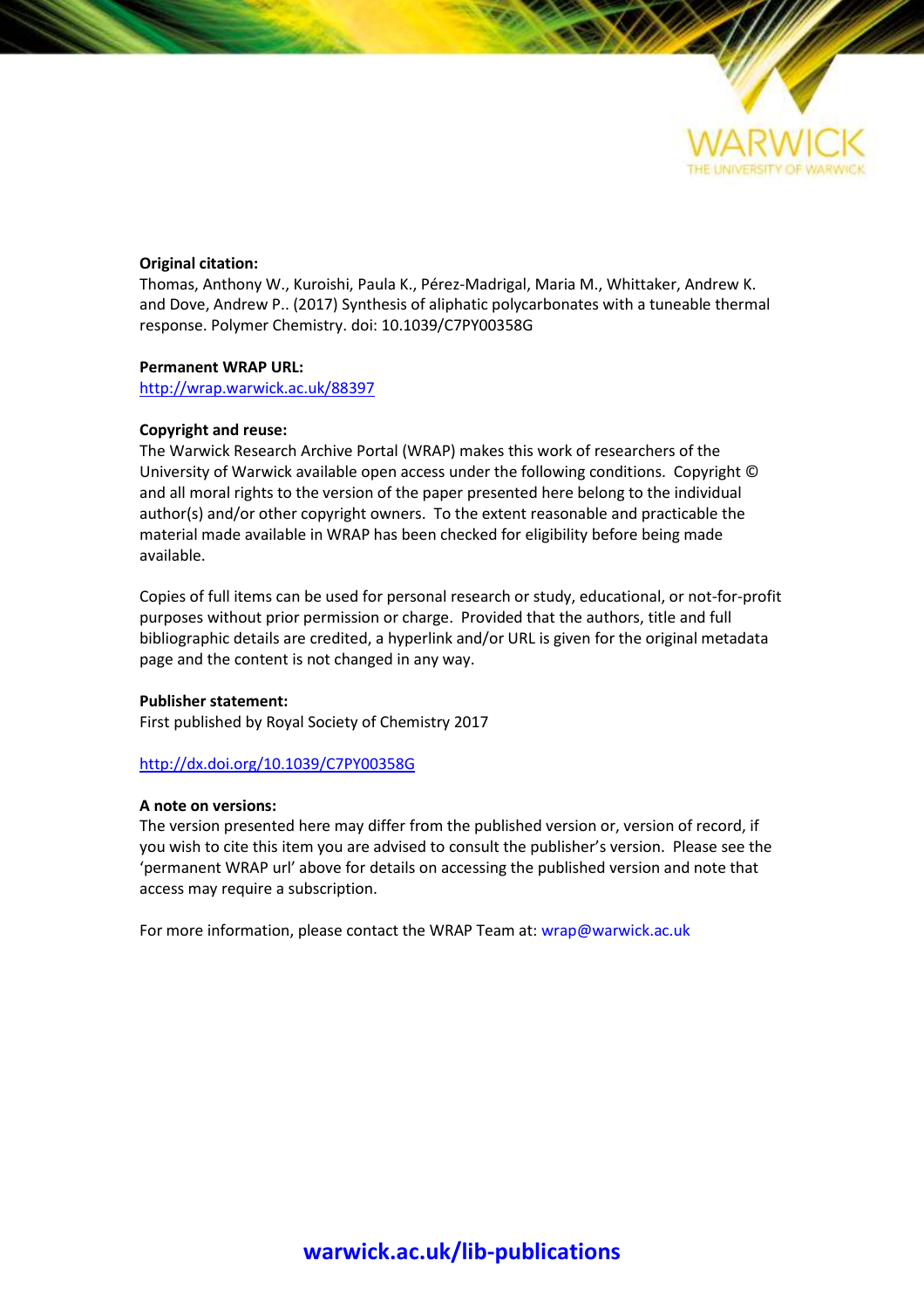# **Polymer Chemistry**

# ARTICLE

Received 00th January 20xx, Accepted 00th January 20xx DOI: 10.1039/c7py00358g

**www.rsc.org/**



Anthony W. Thomas,<sup>a</sup> Paula K. Kuroishi,<sup>a</sup> Maria M. Pérez-Madrigal,<sup>a</sup> Andrew K. Whittaker<sup>b</sup> and Andrew P. Dove<sup>a</sup>

Thermally-responsive polymers have been widely studied, however access to materials in which both the thermal response can be tuned and in which the backbone is ultimately biodegradable is limited. To this end, a range of welldefined homopolymers of 2-allyloxymethyl-2-ethyltrimethylene carbonate (AOMEC) were prepared using a dual organocatalytic ring-opening polymerisation methodology. Post-polymerisation functionalisation of PAOMEC with thiols bearing a range of functional groups was optimised *via* photoinitated radical thiol-ene coupling reactions. The inclusion of thiol-terminated poly(ethylene glycol) (PEG) enabled the synthesis of polycarbonates that exhibit a lower critical solution temperature (LCST). This approach enables the facile modification of the cloud point of these materials to create a library of thermally-responsive polymers, achieved by simply varying the molecular weight of the PEG chains and grafting blends of the person of the PEG to the particle of the PAOMEC.

# **Introduction**

The use of aliphatic polycarbonates for biomedical applications has long been the subject of considerable interest, as a consequence of their low toxicity, biocompatibility and biodegradability.<sup>1-8</sup> In particular, recent research has focussed on the ability to vary the pendent groups on the polymer backbone, thereby providing fine control over the physical properties of the polymer and potentially enabling further functionalisations to be performed, or providing a method of generating stimuli-responsive materials for drug delivery applications. 4, 5

Of the routes by which aliphatic polycarbonates can be accessed, the ring-opening polymerisation (ROP) of cyclic carbonate monomers, generally derived by the ring-closing of appropriate diol precursors, presents perhaps the most simple and versatile. $9-13$  Importantly, functionality can be incorporated into the resultant polymers by the inclusion of a functional group in the cyclic monomer, which is then retained after ROP. In order to overcome the limitations of incompatible functional groups or low activity as a result of bulky side chain groups, the synthesis of polymers with simple pendent groups that readily undergo post-polymerisation modification is attractive.<sup>4, 5</sup> To this end, a wide range of polycarbonates bearing functionalities including allyl,<sup>4, 14-19</sup> alkyne, $^{20-24}$  azide, $^{25}$  norbornene, $^{26, 27}$  activated ester, $^{11, 28}$  and

maleimide groups,  $29, 30$  amongst others<sup>25, 31-34</sup> have all been studied. Sequential post-polymerisation modifications to introduce multiple different functionalities onto a single homopolymer have also been performed, further demonstrating the power of post-polymerisation modification in the production of functional materials.<sup>26</sup>

Amongst the array of possible monomers, those that are accessible in the least, and most simple synthetic steps will be the most attractive to translate towards application. To this end, 2-allyloxymethyl-2-ethyltrimethylene carbonate (AOMEC) presents the ability to be synthesised in a single step from a commercially available diol, thus avoiding the time consuming and low yielding multistep syntheses of many analogues. First reported by Kühling *et al.*,<sup>15, 35</sup> Olsén and coworkers more recently demonstrated the synthesis of AOMEC by ring-closing depolymerisation of the diol precursor.<sup>16, 36</sup> Polymerisation by both organometallic using  $SnOct<sub>2</sub>$  and organic catalysts, using TBD, is possible in bulk to yield materials with molecular weights  $(M_n)$  of up to 15,000 g mol<sup>-1</sup> and dispersities  $(D_M)$ ranging from 1.09 to 1.5. Accessibility of the alkene group for post-polymerisation functionalisation was also demonstrated by radical thiol-ene addition with 1-dodecanethiol.<sup>16</sup>

The ability to functionalise polycarbonates postpolymerisation offers the possibility to create advanced polycarbonate-based materials, including thermoresponsive materials. Varying the proportion of hydrophobic and hydrophilic components of a block or graft copolymer has been reported to affect the lower critical solution temperature (LCST), below which the polymer and water phases are miscible, and above which they are immiscible. $37-39$  For example, work by Lutz *et al.* demonstrated that by varying the number of pendent ethylene glycol repeat units in



*a.Department of Chemistry, University of Warwick, Gibbet Hill Road, Coventry, CV4 7AL, UK. b.Australian Institute for Bioengineering and Nanotechnology, The University of* 

*Queensland, St Lucia, Queensland, 4072, Australia.*

Supplementary Information (ESI) available. See DOI: 10.1039/x0xx00000x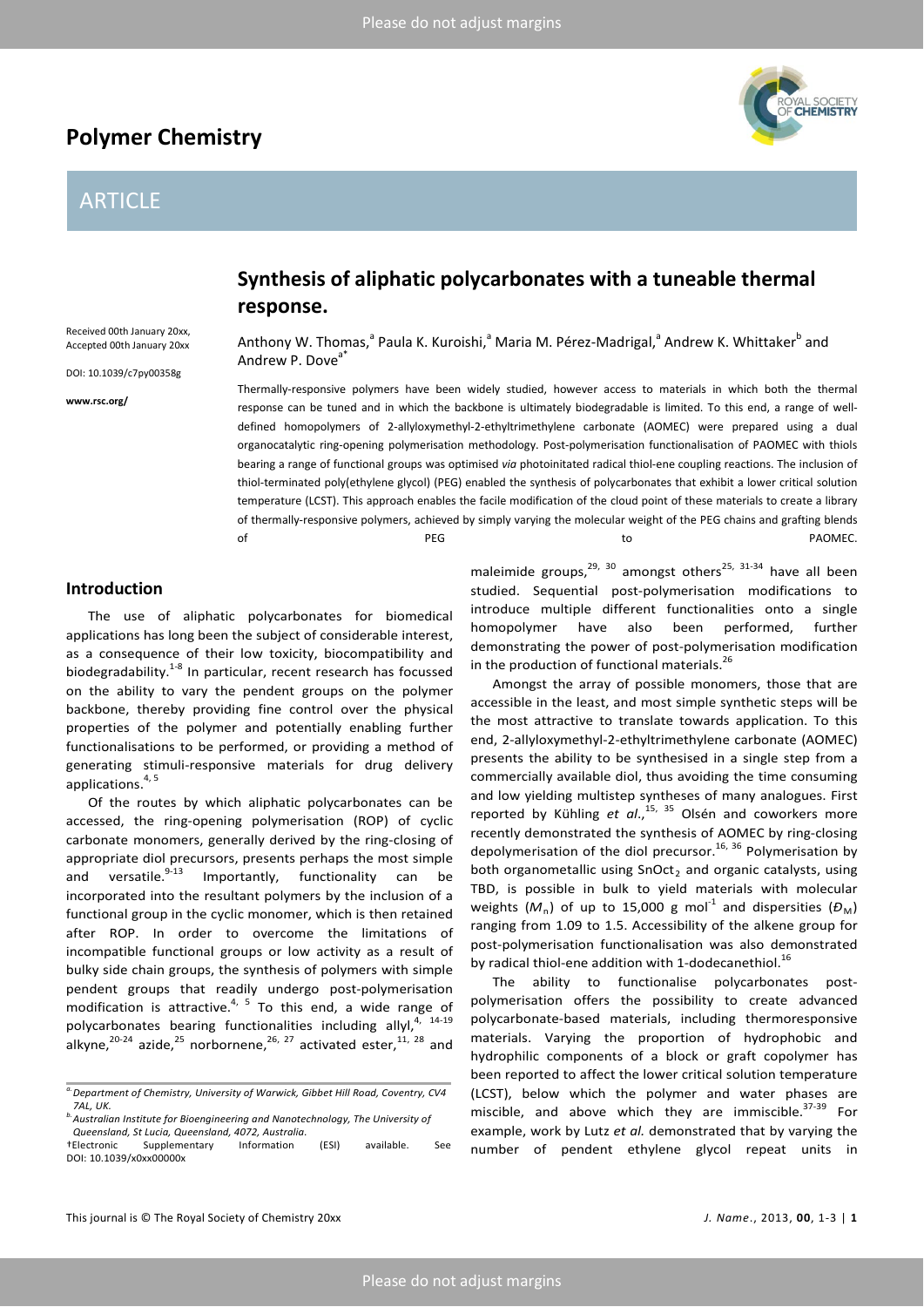poly(oligo(ethylene glycol) methyl ether methacrylate) (POEGMA), fine control could be achieved over the LCST of the polymer, with values ranging from 26 to 90 °C. Further work by the same researchers showed that by copolymerising POEGMAs possessing different numbers of ethylene glycol repeat units, the LCST of the polymers could be further tailored.<sup>40, 41</sup> Whilst thermoresponsive polycarbonates and polyesters possessing pendent PEG chains have been prepared both through the ring-opening of PEG-bearing monomers $42-46$ and the post-polymerisation modification of functional polymers,<sup>26, 28, 47</sup> the ability to fully harness the tuneability in thermal properties has not been demonstrated to date.

Herein, we show that the synthesis and subsequent ROP of AOMEC using a dual organocatalytic system provides a simple two step method to present well-defined aliphatic polycarbonates bearing pendent allyl ether groups. Conditions for thiol-ene addition of less-activated thiols were optimised, enabling us to generate a thermoresponsive polycarbonate. Using a grafting-to approach presents the ability to modify the cloud point of the resulting materials, and is demonstrated by simple modification of the average molecular weight of the pendent PEG chains as well as by blending of different PEG chain lengths.

## **Experimental**

### **Materials**

All chemicals and solvents, unless otherwise stated, were ordered from Sigma-Aldrich or Fisher Scientific and used without further purification. Silica gel (pore size = 40 Å) was obtained from Fischer Scientific and used as received. Dry toluene, tetrahydrofuran and dichloromethane were obtained by purification over an Innovative Technology SPS alumina column and degassed by repeated freeze-pump-thawing prior to use. 3-Mercaptopropionic acid was ordered from Alfa Aesar and used as received. 1,8-Diazabicyclo[5.4.0]undec-7-ene (DBU) was dried over  $Cah<sub>2</sub>$ , distilled, and stored under an inert atmosphere of  $N_2$ . 1,5,7-Triazabicyclo[4.4.0]dec-5-ene (TBD) was dried by sublimation and stored under an inert atmosphere of  $N_2$ . CDCl<sub>3</sub>, benzyl alcohol and 1,4-butanediol were dried over 3 Å molecular sieves and stored under an inert atmosphere of  $N_2$ . 1,4-Benzenedimethanol (BDM) (Tokyo Chemical Industry) and poly(ethylene glycol) (PEG) (numberaverage molecular weight  $(M_n)$  = 2,000 g mol<sup>-1</sup>) were dried over 3 Å molecular sieves in dry dichloromethane, and stored under an inert atmosphere of  $N<sub>2</sub>$  following the removal of sieves by cannula filtration and the removal of solvent under reduced pressure. Pentaerythritol dibenzyl ether (PDE) was synthesised as reported, $48$  and sublimed three times before storage under an inert atmosphere of  $N_2$ . 1-(3,5bis(trifluoromethyl)phenyl)-3-cyclohexylthiourea (TU)<sup>49</sup> was synthesised as previously reported and dried over  $CaH<sub>2</sub>$  in dry tetrahydrofuran. TU was isolated by removal of the drying agent *via* cannula filtration, followed by removal of the solvent under reduced pressure, and stored under an inert atmosphere of N<sub>2</sub>. *L*-Lactide (Corbion Purac) was purified by

passing a solution of the crude material in dichloromethane through a silica plug and recrystallising from toluene, followed by dissolution in dry dichloromethane and drying over two sets of 3 Å molecular sieves. The solution was then removed from sieves by cannula filtration, followed by removal of the solvent under reduced pressure. The *L*-lactide was recrystallised from dry toluene and the solvent removed thoroughly under reduced pressure before storage in an  $N_2$  glovebox. Acidic Amberlyst 15 ion exchange resin was washed repeatedly with methanol and air-dried prior to use. Irgacure 369 photoinitiator was obtained from BASF and stored in a lightfree environment prior to use.

#### **General considerations**

All polymerisations were performed under an inert  $N_2$ atmosphere in an MBraun glovebox. NMR spectra were recorded on a Bruker Avance III 400 MHz, Avance III HD 400 MHz or Avance III HD 500 MHz spectrometer at 293 K. Chemical shifts are reported as  $\delta$  in parts per million (ppm) and referenced to the residual solvent signal (CDCl<sub>3</sub>:  ${}^{1}$ H,  $\delta$  = 7.26 ppm, <sup>13</sup>C, *δ* = 77.16 ppm,  $\left( CD_{3}\right) _{2}SO:$  <sup>1</sup>H, *δ* = 2.50 ppm, <sup>13</sup>C, *δ* = 39.52 ppm,  $(CD_3)_2 CO: {}^1H$ ,  $\delta = 2.05$  ppm,  ${}^{13}C$ ,  $\delta = 29.84$  ppm  $(CD_3)$ , 206.26 ppm (CO). High resolution mass spectrometry was performed on a Bruker UHR-Q-ToF MaXis spectrometer with electrospray ionisation. MALDI-ToF (matrix-assisted laser desorption ionisation-time of flight) mass spectrometry analysis was performed on a Bruker Daltonics Ultraflex II mass spectrometer using a nitrogen laser delivering 2 ns pulses at 337 nm with positive ion ToF detection performed using an accelerating voltage of 25 kV. Trans-2-[3-(4-tertbutylphenyl)-2 methyl-2-propylidene]malonitrile (DCTB) was used as a matrix (0.6  $\mu$ L of a 10 g L<sup>-1</sup> solution in tetrahydrofuran), with sodium trifluoroacetate used as a cationisation agent (0.6 μL of a 10 g L<sup>-1</sup> solution in tetrahydrofuran). Analyte (0.3  $\mu$ L of a 5 g L<sup>-1</sup> solution in tetrahydrofuran) was applied in between separate loadings of DCTB and sodium trifluoroactetate, with solvent being allowed to evaporate between applications, to form a thin matrix-analyte-matrix film. All samples were measured in reflectron mode and calibrated against a 2000 g mol<sup>-1</sup> poly(ethylene glycol) standard. Size exclusion chromatography (SEC) was conducted on systems composed of a Varian 390-LC-Multi detector suite fitted with differential refractive index (RI), light scattering, and ultraviolet detectors, equipped with a guard column (Varian Polymer Laboratories PLGel 5 μM, 50 × 7.5 mm) and two mixed D columns (Varian Polymer Laboratories PLGel 5  $\mu$ M, 300  $\times$  7.5 mm). The mobile phase was either CHCl<sub>3</sub> (HPLC grade) with 0.5% triethylamine, or dimethylformamide (DMF), with a flow rate of 1.0 mL min<sup>-1</sup>. SEC samples were calibrated against either Varian Polymer Laboratories Easi-Vials linear poly(styrene) standards (162 – 2.4  $\times$  10<sup>5</sup> g mol<sup>-1</sup>) (CHCl<sub>3</sub> SEC), or linear poly(methyl methacrylate) standards (556 – 1.8  $\times$  10<sup>6</sup> g mol<sup>-1</sup>) (DMF SEC) using Cirrus v3.3 software. IR spectra were obtained using a Perkin-Elmer Spectrum 100 FT-IR spectrometer. Photoinitiated post-polymerisation functionalisations were carried out in a Metalight QX1 light box equipped with  $12 \times 9$  W bulbs with a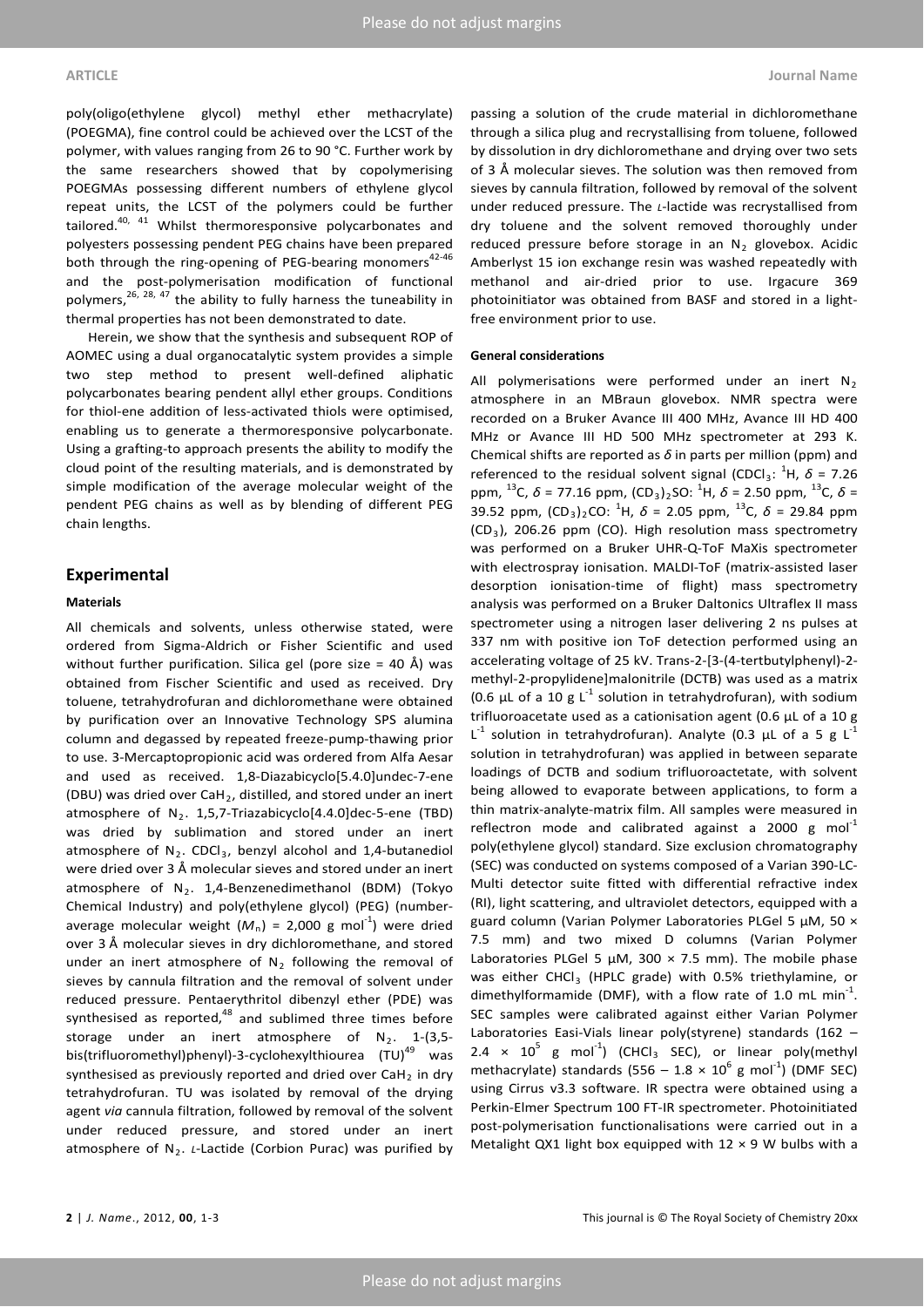### **Journal Name ARTICLE**

peak output at  $\lambda$  = 365 nm. Samples were typically placed 10 cm away from the source with the bulbs arranged concentrically around them. Lower critical solution temperature (LCST) and cloud point measurements were recorded using a Perkin-Elmer UV-Vis Spectrometer (Lambda 35) equipped with a Peltier temperature control system, using a wavelength of 500 nm and a heating/cooling rate of 1 °C min  $1$ . Transmittance curves were normalised to 100% for clarity, and the cloud point of each sample measured at 50% of normalised transmittance.

#### **Synthetic procedures**

**Synthesis of 2-allyloxymethyl-2-ethyltrimethylene carbonate (AOMEC).** Trimethylolpropane allyl ether diol (60 mL, 348 mmol) was dissolved in dichloromethane (1 L) in a 2 L round-bottomed flask, which was cooled to 0 °C. Ethyl chloroformate (99 mL, 1.038 mol) was then added and the solution stirred at 0 °C for 30 minutes. Triethylamine (145.2 mL, 1.038 mol) was added dropwise over a period of 1 h. The reaction was then allowed to warm to room temperature and stirred for 12 h, at which point the reaction mixture was filtered and concentrated under reduced pressure. The resulting oil was dissolved in ethyl acetate (200 mL) and washed with 1 M HCl (2  $\times$  200 mL) followed by water (2  $\times$  200 mL). The organic fraction was dried with anhydrous magnesium sulfate, filtered and concentrated under reduced pressure to yield the crude product as a yellow oil. The crude product was purified by vacuum distillation twice to yield pure AOMEC as a colourless oil (yield = 50.9 g, 254 mmol, 73%). The product was dried over CaH<sub>2</sub>, recovered by vacuum distillation and stored in a glovebox for use as monomer. Literature contains information on  ${}^{1}H$  and  ${}^{13}C$  NMR spectra only, which are in agreement with acquired data.<sup>35 1</sup>H NMR  $(CDCI_3, 400 MHz): \delta = 5.84 - 5.74$  (m, 1H, CH<sub>2</sub>-CH=CH<sub>2</sub>), 5.22-5.11 (m, 2H, CH=CH<sub>2</sub>), 4.28-4.01 (dd, <sup>2</sup>J<sub>H-H</sub> = 72.9 Hz, <sup>3</sup>J<sub>H-H</sub> = 10.9 Hz, 4H, O-C*H*2-C-C*H*2-O), 3.91 (d, <sup>3</sup> *J*H-H = 5.6 Hz, 2H, O-C*H*2-CH), 3.34 (s, 2H, C-CH<sub>2</sub>-O), 1.49 (q,  $^{3}J_{H\text{-}H}$  = 7.6 Hz, 2H, C-CH<sub>2</sub>-CH<sub>3</sub>), 0.85 (t,  $^{3}J_{H\text{-}H}$  = 7.6 Hz, 3H, -CH2-C*H*3). 13C NMR (125 MHz, CDCl3): *δ* 148.5 (O-*C*(O)-O), 134.0 (CH2-*C*H=CH2), 117.4 (CH=*C*H2), 72.8 (O-*C*H2-C), 72.3 (O-*C*H2- CH), 68.2 (C-CH<sub>2</sub>-O), 35.4 (C(CH<sub>2</sub>)<sub>4</sub>), 23.2 (CH<sub>3</sub>-CH<sub>2</sub>), 7.3 (CH<sub>3</sub>-CH<sub>2</sub>). MS (ESI, +ve):  $m/z$  200.1039 (M+). Anal. calcd for C<sub>10</sub>H<sub>16</sub>O<sub>4</sub>: C 60.0; H 8.1; N 0.0%. Found: C 59.9; H 8.0; N 0.1%. FT-IR: max/cm<sup>-1</sup> 2910 (C=*C(H)*2) 1746 (O-*C(O)*-O), 1170 (H2*C-O-C*H2), 1109 and 1090 (C- $C(H)=C(H)_2$ ).

**General procedure for the synthesis of poly(2-allyloxymethyl-2 ethyltrimethylene carbonate (PAOMEC) by DBU/TU-catalysed ring-opening polymerisation (ROP).** In a typical experiment, the alcohol initiator (0.35-10 mol% to monomer dependent on  $[M]_0:[I]_0$ , 1,8-diazabicyclo $[5.4.0]$ undec-7-ene  $(5 \text{ mol\%})$  to monomer) and 1-(3,5-bis(trifluoromethyl)phenyl)-3cyclohexylthiourea (5 mol% to monomer) catalysts were dissolved in dry CDCl<sub>3</sub> or dichloromethane. AOMEC was dissolved separately in the same solvent and added to the initiator/catalyst solution (overall AOMEC concentration = 2 M). Conversion of monomer to polymer was monitored by  ${}^{1}$ H NMR spectroscopy. At 80% monomer conversion, the polymerisation was quenched either by addition of acidic Amberlyst A15 ion exchange resin or by addition of benzoic acid (5 mg per 1 mg of DBU). Polymers were purified either by repeated precipitations into cold *n-*hexane, or by column chromatography using dichloromethane as eluent to remove trace thiourea, followed by ethyl acetate to recover the pure polymer, and subsequent precipitation into cold *n*-hexane. <sup>1</sup>H NMR (400 MHz, CDCl<sub>3</sub>): δ 5.91-5.77 (m, 1H, CH<sub>2</sub>-CH=CH<sub>2</sub>), 5.28-5.08 (m, 2H, CH=CH<sub>2</sub>), 4.13-4.05 (m, 4H, O-CH<sub>2</sub>-C-CH<sub>2</sub>-O), 3.91 (dd, <sup>3</sup>J<sub>H-H</sub> = 5.4 Hz, <sup>2</sup>J<sub>H-H</sub> = 1.7 Hz, 2H, O-CH<sub>2</sub>-CH=CH<sub>2</sub>), 3.31 (s, 2H, C-CH<sub>2</sub>-O), 1.47  $(q, {}^{3}J_{H\!-\!H} = 7.5$  Hz, 2H, C-CH<sub>2</sub>-CH<sub>3</sub>), 0.86 (t,  ${}^{3}J_{H\!-\!H} = 7.6$  Hz, 3H, CH<sub>2</sub>-CH<sub>3</sub>). <sup>13</sup>C NMR (125 MHz, CDCl<sub>3</sub>): *δ* 155.0 (O-*C*(O)-O), 134.6 (CH<sub>2</sub>-*C*H=CH2), 116.6 (CH=*C*H2), 72.1 (O-*C*H2-CH), 69.3 (C(O)-O-*C*H2), 67.7 (C-*C*H2-O), 41.8 (*C*(CH2)4), 22.5 (CH3-*C*H2), 7.3 (*C*H3-CH2). For  $[M]_0$ :[I]<sub>0</sub> = 24,  $M_n$  = 3,800 g mol<sup>-1</sup> (DP 19, determined by <sup>1</sup>H NMR, 400 MHz, CDCl<sub>3</sub>).  $M_n = 4,100$  g mol<sup>-1</sup>,  $D_M = 1.09$  (determined by SEC using RI detection and  $CHCl<sub>3</sub>$  as eluent).

**General procedure for post-polymerisation functionalisation of PAOMEC with thiol-functional substrates.** PAOMEC (20 mg, DP 20, 5 μmol) and thiol-functional substrate (2-10 equivalents to polymer alkene groups, 1-5 mmol) were dissolved in 1,4-dioxane (0.4 mL). The radical photoinitiator, 2-benzyl-2-(dimethylamino)-4′ morpholinobutyrophenone (0.37 mg, 1 μmol) was dissolved separately in the same solvent (0.1 mL) and added to the polymer/thiol solution. The solution was then transferred to an NMR tube, sealed, placed in a UV light box and irradiated with light (*λ* = 365 nm) for 30 minutes. The functionalised polymer was purified by repeated precipitations into cold methanol to yield the purified product. For PAOMEC grafted with 1-dodecanethiol,  ${}^{1}$ H NMR (400 MHz, CDCl<sub>3</sub>): *δ* 4.02 (m, 4H, O-CH<sub>2</sub>-C-CH<sub>2</sub>-O), 3.40 (t, <sup>3</sup>J<sub>H</sub>. H = 5.4 Hz, 2H, O-CH<sub>2</sub>-CH<sub>2</sub>), 3.25 (s, 2H, C-CH<sub>2</sub>-O), 2.48 (t, 2H, O-CH2-CH2-C*H*2-S), 2.42 (t, 2H, S-C*H*2-CH2-CH2-CH2), 1.74 (dt, 2H, O- $CH_2$ -CH<sub>2</sub>-CH<sub>2</sub>-S), 1.58-1.45 (m, 2H, S-CH<sub>2</sub>-CH<sub>2</sub>-CH<sub>2</sub>), 1.40 (q,  ${}^{3}J_{H\!-\!H}$  = 7.5 Hz, 2H, C-CH<sub>2</sub>-CH<sub>3</sub>), 1.34-1.19 (m, 20H, S-CH<sub>2</sub>-CH<sub>2</sub>-(CH<sub>2</sub>)<sub>10</sub>-CH<sub>3</sub>), 0.81 (t, <sup>3</sup>J<sub>H-H</sub> = 7.6 Hz, 6H, CH<sub>3</sub>-CH<sub>2</sub>). <sup>13</sup>C NMR (125 MHz, CDCl<sub>3</sub>): *δ* 155.3 (O-C(O)-O), 70.3-70.0 (C-CH<sub>2</sub>-O-CH<sub>2</sub>-CH<sub>2</sub>), 68.0 (O-CH<sub>2</sub>-C-CH<sub>2</sub>-O), 42.0 (O-CH<sub>2</sub>-C-CH<sub>2</sub>-O), 32.3 (O-CH<sub>2</sub>-CH<sub>2</sub>-CH<sub>2</sub>-S-CH<sub>2</sub>-CH<sub>2</sub>), 32.1 (O-CH2-CH2-*C*H2-S-CH2-CH2), 29.8-28.9 (O-CH2-*C*H2-CH2-S-CH2- (*C*H2)10-CH2-CH3), 22.8 (CH3-*C*H2-C, S-CH2-(CH2)10-*C*H2-CH3), 14.3  $(S-CH_2-CH_2)_{10}-CH_2-CH_3$ , 7.7 (CH<sub>3</sub>-CH<sub>2</sub>-C). For DP 24 polymer,  $M_n =$ 9,000 g mol<sup>-1</sup> (determined by <sup>1</sup>H NMR, 400 MHz, CDCl<sub>3</sub>),  $M_n =$ 10,600 g mol<sup>-1</sup>,  $D_M = 1.13$  (determined by SEC using RI detection and CHCl<sub>3</sub> as eluent). See SI for characterising data of other substitutions.

**General procedure for synthesis of thiol-functional poly(ethylene glycol) monomethyl ether (MeO-PEG-SH).** The synthesis was performed according to a previously reported procedure.<sup>47</sup> PEG monomethyl ether (9.1 mmol) and 3-MPA (18 mmol) were weighed into a 100 mL round-bottomed flask equipped with a stirrer bar and dissolved in toluene (50 mL), with the solution heated to 80 °C to ensure complete dissolution. 2 drops of  $H<sub>2</sub>SO<sub>4</sub>$  (18.4 M) were added as catalyst, and the reaction vessel connected to a Dean-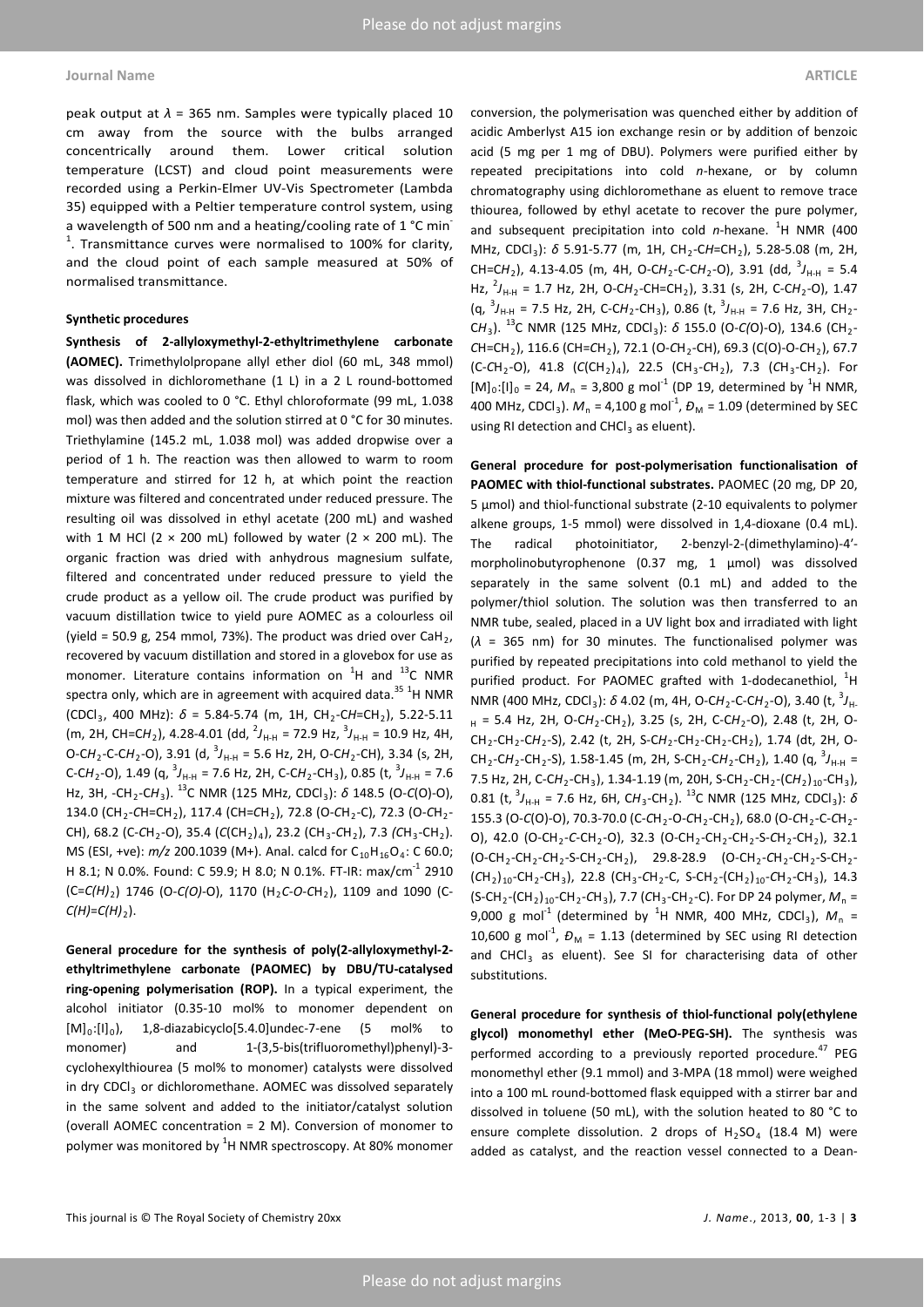Stark trap equipped with condenser. The reaction mixture was then heated to reflux for 12 h. Upon cooling, the solvent was removed under reduced pressure, and the crude product dissolved in dichloromethane (25 mL) and washed with saturated aqueous sodium hydrogen carbonate solution ( $3 \times 20$  mL). The organic layer was dried with anhydrous magnesium sulfate, filtered, and the solvent removed under reduced pressure to yield the purified product as a viscous pale yellow oil (for MeO-PEG<sub>550</sub>-SH, yield = 3.87 g, 6.64 mmol, 73%). <sup>1</sup>H NMR (400 MHz, CDCl<sub>3</sub>): *δ* 4.20 (t, <sup>3</sup>J<sub>H-H</sub> = 4.8 Hz, 2H, CH<sub>2</sub>-CH<sub>2</sub>-O-C(O)), 3.64-3.48 (m, 44H, CH<sub>3</sub>-O-(CH<sub>2</sub>-CH<sub>2</sub>-O)<sub>10</sub>-CH<sub>2</sub>-CH<sub>2</sub>), 3.37 (s, 3H, CH<sub>3</sub>-O-CH<sub>2</sub>), 2.76 (q, <sup>3</sup>J<sub>H-H</sub> = 7.3 Hz, 2H,  $CH_2$ -CH<sub>2</sub>-SH), 2.68 (t,  ${}^{3}J_{H\!-\!H} = 6.7$  Hz, 2H, C(O)-CH<sub>2</sub>-CH<sub>2</sub>-SH), 1.67 (t, <sup>3</sup> *J*H-H = 8.3 Hz, 1H, CH2-CH2-S*H*). 13C NMR (125 MHz, CDCl3): *δ* 171.4 (O-*C*(O)-CH<sub>2</sub>), 71.8-68.9 (CH<sub>3</sub>-O-(CH<sub>2</sub>-CH<sub>2</sub>-O)<sub>10</sub>-CH<sub>2</sub>-CH<sub>2</sub>), 63.7 (CH<sub>2</sub>-CH<sub>2</sub>-O-C(O)), 58.9 (CH<sub>3</sub>-O-(CH<sub>2</sub>-CH<sub>2</sub>)<sub>10</sub>), 32.3 (C(O)-CH<sub>2</sub>-CH<sub>2</sub>-SH), 19.6 (C(O)-CH<sub>2</sub>-CH<sub>2</sub>-SH). For MeO-PEG<sub>550</sub>-SH,  $M_n = 650$  g mol<sup>-1</sup> (determined by <sup>1</sup>H NMR, 400 MHz, CDCl<sub>3</sub>),  $M_n = 1,100$  g mol<sup>-1</sup>,  $D_M$  = 1.08 (determined by SEC using RI detection and CHCl<sub>3</sub> as eluent).

**General procedure for functionalisation of PAOMEC with thiol-** ${\sf functional\ PEG\ monoch{thyl\ other}.\ PAOMEC}\ ({M_{\mathsf{n}}}\ {\textcolor{red}{\mathsf{=}}}\ 16{,}400\ {\textcolor{red}{\mathsf{g}}\ \textcolor{red}{\mathsf{mol}}}\ {\textcolor{red}{\mathsf{1}}}^1_{\mathsf{p}}$ 40 mg, 2.44 μmol) and MeO-PEG-SH (5 eq. per PAOMEC alkene group) were weighed into a vial equipped with a stirrer bar and dissolved in 1,4-dioxane (0.9 mL). The radical photoinitiator, 2 benzyl-2-(dimethylamino)-4′-morpholinobutyrophenone (0.74 mg, 2 μmol) was dissolved separately using the same solvent (0.1 mL) and added to the polymer/thiol solution. The vial was then sealed, placed in a UV light box and irradiated with light (*λ* = 365 nm) for 15 minutes. The reaction mixture was then transferred to a 1 mL dialysis vessel, and the solvent allowed to evaporate. The crude product was then immersed in 18.2 MΩ  $cm<sup>-1</sup>$  water, and the vessel covered with a semi-permeable membrane (molecular weight cutoff = 3,000 g mol<sup>-1</sup>). The sample was then dialysed against 18.2 MΩ cm water for 10 days, with the water changed twice daily. The contents of the dialysis vessel were then transferred to a vial and the water removed under reduced pressure to yield the purified polymer. <sup>1</sup>H NMR (400 MHz, CDCl<sub>3</sub>): *δ* 4.20 (t, <sup>3</sup>J<sub>H-H</sub> = 4.8 Hz, 2H, CH2-C*H*2-O-C(O)), 4.13-4.05 (m, 4H, O-C*H*2-C-C*H*2-O), 3.64-3.48 (m, 44H, CH3-O-(C*H*2-C*H*2-O)10-C*H*2-CH2), 3.46 (t, <sup>3</sup> *J*H-H = 5.4 Hz, 2H, O-C*H*2-CH2), 3.38 (s, 3H, C*H*3-O-CH2), 3.31 (s, 2H, C-C*H*2-O), 2.76 (t, <sup>3</sup>J<sub>H-H</sub> = 7.5 Hz, 2H, C(O)-CH<sub>2</sub>-CH<sub>2</sub>-S), 2.64 (t, <sup>3</sup>J<sub>H-H</sub> = 7.5 Hz, 2H, SH- $CH_2$ -CH<sub>2</sub>-C(O)), 2.57 (t, <sup>3</sup>J<sub>H-H</sub> = 7.2 Hz, 2H, CH<sub>2</sub>-CH<sub>2</sub>-CH<sub>2</sub>-S), 1.82 (q, <sup>3</sup>J<sub>H-H</sub> = 7.1 Hz, 2H, CH<sub>2</sub>-CH<sub>2</sub>-CH<sub>2</sub>), 1.47 (q, <sup>3</sup>J<sub>H-H</sub> = 7.5 Hz, 2H, C- $CH_2$ -CH<sub>3</sub>), 0.87 (t,  ${}^{3}J_{H\!-\!H}$  = 7.6 Hz, 3H, C-CH<sub>2</sub>-CH<sub>3</sub>). <sup>13</sup>C NMR (125 MHz, CDCl<sub>3</sub>): δ 172.0 (CH<sub>2</sub>-C(O)-O), 155.2 (O-C(O)-O), 72.3-72.0 (C-*C*H2-O-*C*H2-CH2), 70.6-69.8 (O-*C*H2-C-*C*H2-O, CH3-O-(*C*H2-*C*H2-O)- *C*H2-CH2), 63.8 (CH2-*C*H2-O-C(O)-CH2), 59.1 (*C*H3-O-(CH2-CH2-O)), 42.0 (O-CH<sub>2</sub>-C-CH<sub>2</sub>-O), 34.8 (S-CH<sub>2</sub>-CH<sub>2</sub>-C(O)), 29.6 (O-CH<sub>2</sub>-CH<sub>2</sub>-*C*H2-S), 28.9 (O-CH2-*C*H2-CH2-S), 26.9 (S-*C*H2-CH2-C(O)), 22.7 (CH3- CH<sub>2</sub>-C), 7.6 (CH<sub>3</sub>-CH<sub>2</sub>-C). For polymers grafted with MeO-PEG<sub>550</sub>-SH,  $M_{\textrm{n}}$  = 68,060 g mol $^{1}$  (determined by  $^{1}$ H NMR, 400 MHz, CDCl<sub>3</sub>),  $M_{\textrm{n}}$  $= 67,800 \text{ g mol}^{-1}$ ,  $D_M = 1.17$  (determined by SEC using RI detection and  $CHCl<sub>3</sub>$  as eluent).

# **Results and discussion**

## **Synthesis and polymerisation of 2-allyloxymethyl-2 ethyltrimethylene carbonate (AOMEC)**

The allyl-functional carbonate monomer, 2-allyloxymethyl-2 ethyltrimethylene carbonate (AOMEC) was prepared in one step from a cheap and commercially available precursor, trimethylolpropane allyl ether diol (TMAD). The synthesis of the AOMEC monomer was carried out by the ring closure of TMAD by carbonylation using ethyl chloroformate, as previously



**Scheme 1**. Synthesis of a) 2-allyloxymethyl-2-ethyltrimethylene carbonate (AOMEC) and b) PAOMEC by organocatalysed ROP (ROH = mono- or bifunctional alcohol initiator); c) Post-polymerisation modification of PAOMEC using photoinitiated radical thiol-ene addition chemistry (RSH = thiol-functional substituent)

reported by He *et al.* (Scheme 1a).<sup>35</sup> Purification of the crude liquid monomer was performed by vacuum distillation, with the pure AOMEC recovered as a colourless liquid in 73% yield (Figure S1).

Initial polymerisation studies were performed in CDCl $_3$  at 25 °C with initial monomer to initiator ratio ( $[M]_0:[I]_0$ ) = 30, using a bifunctional organocatalytic system of 1,8 diazabicyclo[5.4.0]undec-7-ene (DBU, 1 mol%) and 1-(3,5 bis(trifluoromethyl)- phenyl)-3-cyclohexylthiourea (TU, 5 mol%), with benzyl alcohol used as initiator (Scheme 1b). This dual catalyst system was selected over TBD as it has previously been shown to have good activity for the ROP of cyclic carbonates whilst still maintaining excellent control over the polymerisation.<sup>14, 50, 51</sup> Monomer conversion for all polymerisations was monitored by  ${}^{1}$ H NMR spectroscopy, specifically the change in integral of the methylene signals on the pendent ether group of both the carbonate and polymer (at  $\delta$  = 3.27 and 3.19 ppm respectively (Figure S2), with number-average molecular weight  $(M_n)$  determined by measuring the integral of the  $CH<sub>2</sub>$  resonance of the benzyl alcohol (**1**) against either the integral of the methylene on the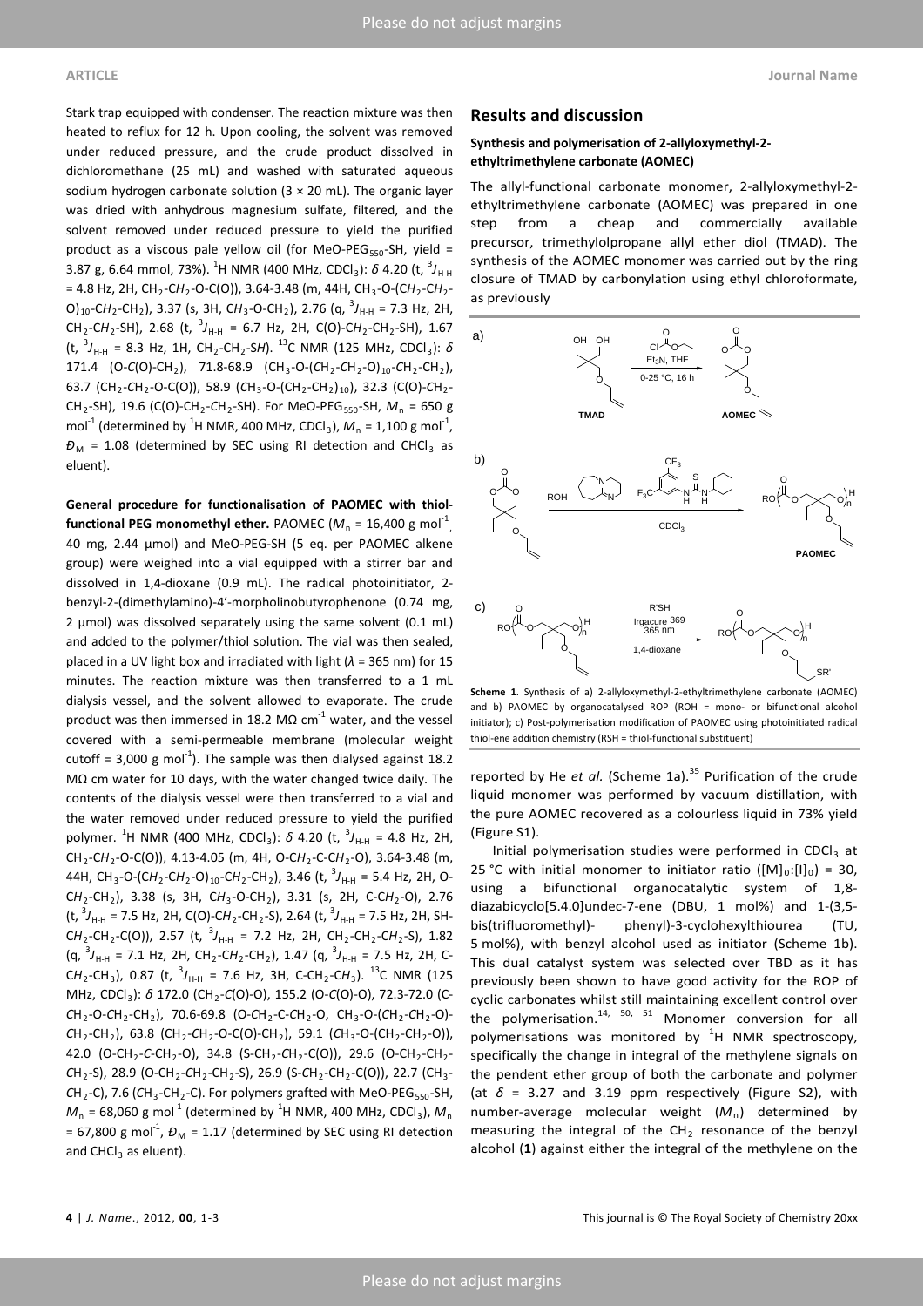### **Journal Name ARTICLE**

ether group (at  $\delta$  = 3.19 ppm), or the integral of the alkene CH resonance ( $\delta$  = 5.79 ppm). Interestingly, at [AOMEC] = 1.0 M, the polymerisation proceeded with a linear increase in monomer conversion against time up to 66% (after 45 h), at which point the polymerisation rate decreased rapidly, with no further discernible increase in monomer conversion observed by <sup>1</sup>H NMR spectroscopy. In order to increase the polymerisation rate and decrease the equilibrium monomer concentration, the concentration of the monomer in solution was increased to 2 M and the catalyst loading increased to 5 mol% DBU and 5 mol% TU. Under these conditions, ROP of AOMEC ( $[M]_0:[I]_0 = 30$ ) achieved 82% monomer conversion in only 150 minutes, after which the polymerisation rate was rapidly retarded. The polymerisation was quenched by addition of acidic Amberlyst 15 ion exchange resin, with purification of the polymer performed by repeated precipitations into cold *n*-hexane. <sup>1</sup>H NMR spectroscopy and size exclusion chromatography (SEC) analysis demonstrated that the polymerisation proceeds with good control, (theoretical  $M_n = 5{,}000 \text{ g mol}^{-1}$ , observed  $M_n = 5{,}000 \text{ g mol}^{-1}$ ,  $D_M$  = 1.08). The polymerisation study was extended across a range of degrees of polymerisation (DPs), with a linear correlation observed for both  $M_n$  against  $[M]_0:[I]_0$ , and  $M_n$ against monomer conversion, both characteristic of a living polymerisation (Figure S3 and S4). Across the range of molecular weights and conversions, excellent control was maintained over the polymerisation of the monomer, with dispersities ranging from 1.04 for a DP 230 polymer to 1.17 for DP 10 (Figure 1 and 2).

Various mono- and bifunctional alcohols were demonstrated to be effective initiators for the polymerisation of AOMEC, including 1,4-butanediol (**2**), 1,4 benzenedimethanol (**3**) and pentaerythritol dibenzyl ether (PDE, **4**) (Table 1). The formation of block copolymers in one pot from a PEG macroinitiator, and use of PAOMEC as a macroinitator for the polymerisation of polylactide (PLA) was also demonstrated to be highly efficient (Figures S5 – S8).

#### **Post-polymerisation modification of PAOMEC**

Functionalisation of PAOMEC with a selection of thiols that possessed a range of functional groups was investigated. The photoinitiated radical addition of thiols to the pendent alkene groups of the polymer was first attempted using 2 equivalents of 1-dodecanethiol to alkene groups on the polymer backbone ([PAOMEC] = 0.01 M), with 1,4-dioxane as solvent and 2 benzyl-2-(dimethylamino)-4′-morpholinobutyrophenone (Irgacure 369) as a radical initiator (Scheme 1c). After exposure to UV light for 2 h, the reaction had reached completion (> 99.9% reduction in intensity of polymer alkene resonances observed by <sup>1</sup>H NMR spectroscopy at  $\delta$  = 5.84 and 5.18 ppm (Figure S9)), with the molecular weight of the polymer observed to increase by SEC with no broadening of dispersity observed  $(D_M = 1.10,$  Figure S10). MALDI- ToF mass spectrometry was performed on both a



Figure 1.<sup>1</sup>H NMR spectrum of DP 42 PAOMEC initiated from 1,4-butanediol, using a catalyst system of 5 mol% DBU and 5 mol% TU (400 MHz, 293 K, CDCl<sub>3</sub>;  $*$  = residual  $CHCl<sub>3</sub>$  from d-solvent, \*\* = residual hexane from precipitation).



**Figure 2.** SEC chromatograms of polymers initiated from pentaerythritol dibenzyl ether  $(PDE)$ , with  $[M]_0$ : $[II]_0$  ranging from 12 to 290 to give polymers with DPs of 11 to 232. and  $D_M$  values ranging from 1.17 to 1.04. Samples measured against polystyrene standards using CHCl<sub>3</sub> as eluent.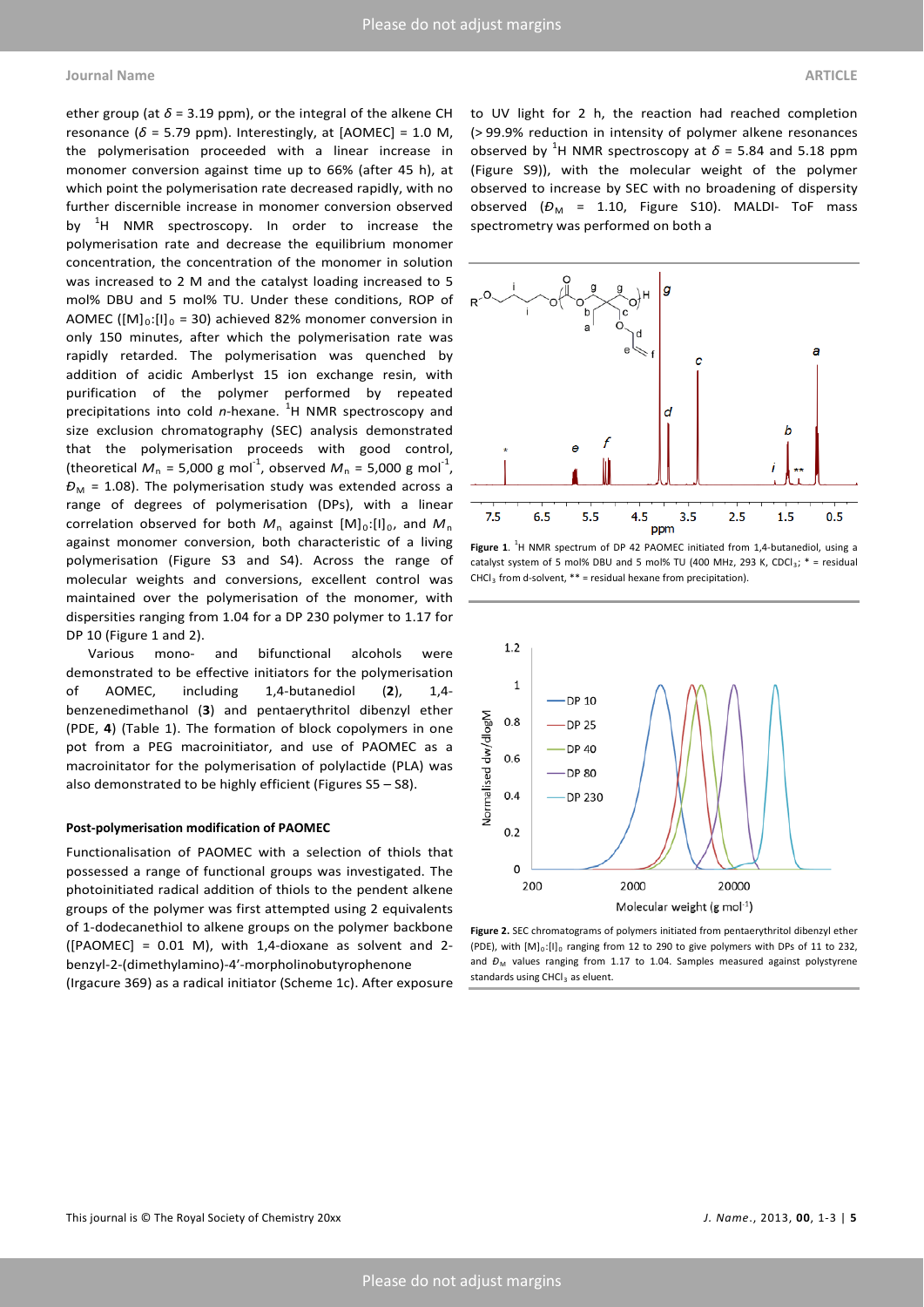# **Polymer Chemistry**

# ARTICLE

Table 1. Polymers of AOMEC initiated from different mono- and bifunctional alcohol initiators*<sup>a</sup>*

| Initiator | $[M]_0:[1]_0^{\nu}$ | Conversion (%) <sup>b</sup> | Time (h) | Theor. $M_n$ (g mol <sup>-1</sup> ) <sup>c</sup> | DP'' | $M_n$ (g mol <sup>-1</sup> ) <sup>b</sup> | $D_M$ |
|-----------|---------------------|-----------------------------|----------|--------------------------------------------------|------|-------------------------------------------|-------|
|           | 25                  | 80                          |          | 4,000                                            | 21   | 4,200                                     | 1.10  |
|           | 20                  | 84                          |          | 3,400                                            | 17   | 3,400                                     | 1.16  |
|           | 62.5                | 82                          | 6        | 10,200                                           | 49   | 9,800                                     | 1.09  |
|           | 12                  | 86                          | 1.5      | 2,000                                            | 11   | 2,200                                     | 1.17  |
|           | 25                  | 87                          |          | 4,400                                            | 22   | 4,400                                     | 1.09  |
|           | 50                  | 82                          | 6        | 8,200                                            | 40   | 8,000                                     | 1.14  |
|           | 100                 | 77                          | 10       | 15,400                                           | 77   | 15,400                                    | 1.13  |
|           | 290                 | 80                          | 24       | 46,400                                           | 232  | 46,400                                    | 1.04  |

<sup>*a*</sup> Polymerisations performed in CDCl<sub>3</sub> at 25 °C, [AOMEC] = 2.0 M, using 5 mol% DBU and 5 mol% TU. <sup>*b*</sup> [M]<sub>0</sub>:[I]<sub>0</sub>, monomer conversion, degree of polymerisation and number average molecular weight determined by <sup>1</sup>H NMR spectroscopy. <sup>c</sup> Theoretical  $M_n$  calculated from  $[M]_0:[I]_0 \times$  monomer conversion × molecular weight of AOMEC (200.23 g mol<sup>-1</sup>). <sup>*d*</sup> Determined by SEC analysis against polystyrene standards, using CHCl<sub>3</sub> as eluent.

DP 20 sample of PAOMEC, and a sample of the same polymer post-functionalisation with 1-dodecanethiol. The distribution plot for the unfunctionalised polymer shows a spacing of 200 *m/z* between signals, equivalent to one AOMEC unit (Figure 3, top). The peak at *m/z* 2916 represents a DP 14 polymer chain initiated from 1,4-butanediol and carrying a charged sodium ion. The distribution for the functionalised PAOMEC has a spacing of 402 *m/z* between signals, with the peak appearing at *m/z* 5751 representative of the equivalent 1-dodecanethiolfunctionalised DP 14 polymer chain (Figure 3, bottom). The absence of significant signals between distributions for the functionalised polymer further suggests that near-quantitative functionalisation takes place.

The thiol-ene reaction was also undertaken with benzyl mercaptan (BnSH) and 3-mercaptopropionic acid (3-MPA) in order to broaden the range of pendent functionalities on the polymer to include those not compatible with ROP. However, a broadening of dispersity was observed for the reactions with both BnSH and 3-MPA ( $D_M$  BnSH = 1.54, 3-MPA = 1.23), possibly as a result of the electron-deficient nature of these thiols reducing the reactivity of the radical, thus making the radical addition less efficient and allowing cross-linking between the allyl groups on the polymer backbone to become competitive. To overcome the problem of unwanted crosslinking, the equivalents of thiol to pendent alkene groups on the polymer backbone and the exposure time to UV were varied. While varying the exposure time had no discernible effect on the degree of crosslinking taking place during the reaction (Figure S11), it did reveal that the radical addition was complete in as little as 10 minutes. Koo and co-workers have previously reported that increasing the concentration of thiol relative to alkene groups can reduce the number of sidereactions which occur in radical thiol-ene additions, $52$  and indeed increasing the thiol concentration was found to greatly improve the efficiency of PAOMEC functionalisation (Figures

S12 and S13). Using 10 equivalents of thiol and 30 minutes of exposure time, BnSH and 3-MPA-functionalised polymers with narrow dispersities were successfully produced (Table 2, Figures S14 – S16).

## **Synthesis of a PAOMEC-based thermoresponsive polymer**

In order to create thermally responsive aliphatic polycarbonates, we chose to graft the hydrophilic poly(ethylene glycol) monomethyl ether (MeO-PEG-OH) (M<sub>n</sub> = 550 g mol<sup>-1</sup>) to the hydrophobic PAOMEC. The ability to graft less-activated thiols allowed the application of MeO-PEG-OH modified with 3-mercaptopropionic acid (Figure S17) to present a thiol- terminated PEG (MeO-PEG<sub>550</sub>-SH). While SEC analysis of MeO-PEG<sub>550</sub>-SH (Figure S18) revealed the presence of a peak at

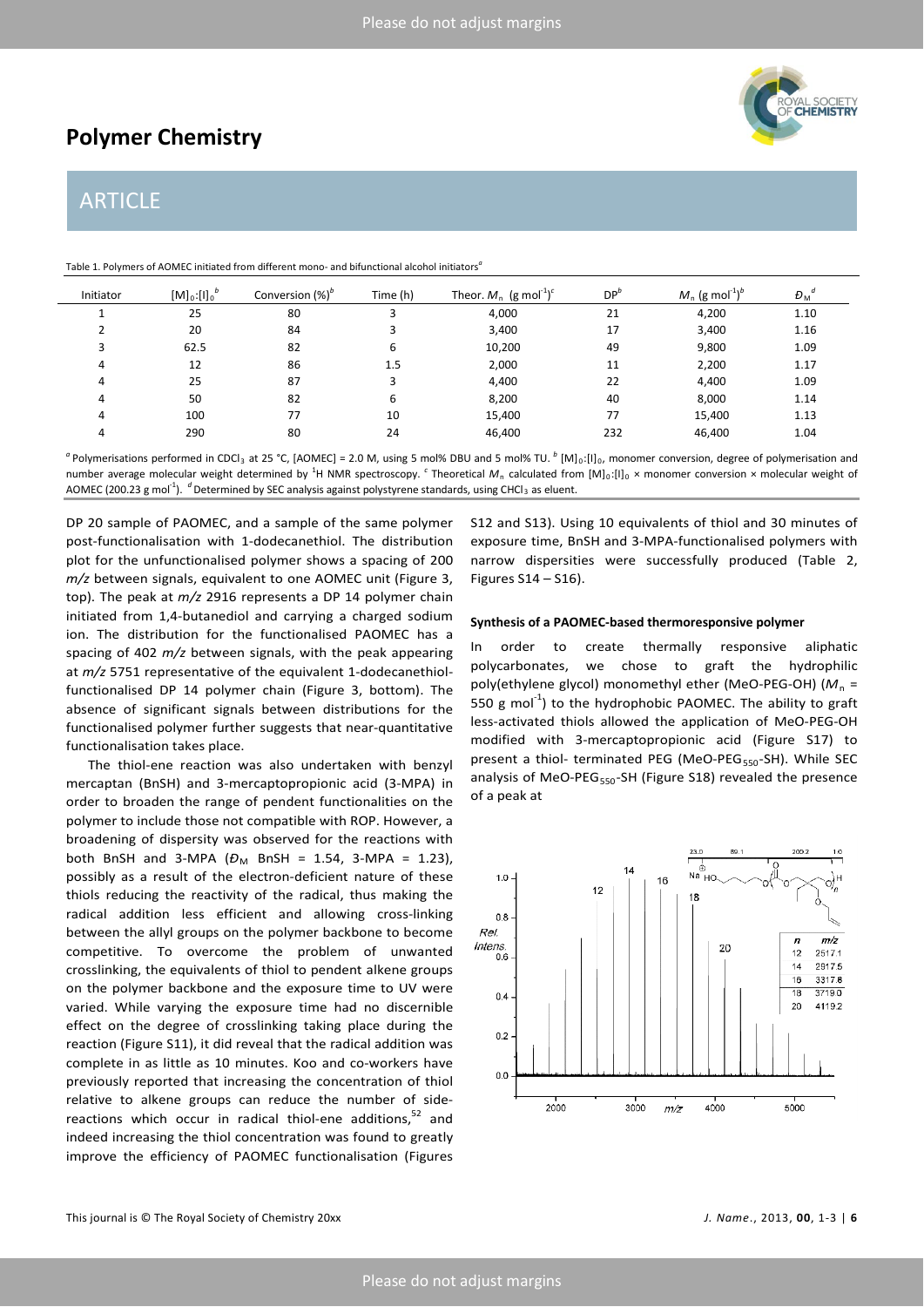

**Figure 3**. MALDI-ToF MS of PAOMEC (DP 20), measured in reflectron mode (top), and MALDI-ToF MS of PAOMEC post-functionalisation with 1-dodecanethiol, measured in linear mode (bottom).

double molecular weight of the main peak, likely indicative of the presence of a small amount of disulfide-linked PEG chains in the polymer, the low quantity present and large excess of thiol used in the functionalisation deemed it unnecessary to remove this minor disulfide impurity from the PEG-thiol. Grafting MeO-PEG<sub>550</sub>-SH onto DP 82 PAOMEC by photoinitiated radical thiol-ene addition under the same conditions described above ([PAOMEC] = 0.01 M, 1,4-dioxane as solvent and Irgacure 369 as a radical initiator, 5 eq. SH) was complete after 10 minutes of exposure to UV light. The reaction mixture was dialysed against water (molecular weight cut-off =  $3,500$  g mol $^{-1}$ ) in order to

Table 2. Photoinitiated radical thiol-ene post-polymerisation modification of PAOMEC<sup>a</sup>

| Polymer              | Thiol           | Thiol<br>Equivalents | $M_{\rm n}$<br>$(g \text{ mol}^{-1})^b$ | Đм                  |
|----------------------|-----------------|----------------------|-----------------------------------------|---------------------|
| PAOMEC <sub>19</sub> |                 |                      | 3,800                                   | 1.09 <sup>c</sup>   |
| PAOMEC <sub>24</sub> |                 |                      | 4,800                                   | $1.11^{c}/1.14^{d}$ |
| PAOMEC <sub>79</sub> |                 | -                    | 15,800                                  | $1.13^{c}/1.12^{d}$ |
| PAOMEC <sub>24</sub> | 1-Dodecanethiol | 2                    | 9,000                                   | 1.13 <sup>c</sup>   |
| PAOMEC <sub>79</sub> | 1-Dodecanethiol | 2                    | 30,000                                  | 1.12 <sup>c</sup>   |
| PAOMEC <sub>19</sub> | 3-MPA           | 10                   | 6,000                                   | $1.12^{d}$          |
| PAOMEC <sub>79</sub> | 3-MPA           | 10                   | 24,800                                  | $1.10^{d}$          |
| PAOMEC <sub>10</sub> | <b>BnSH</b>     | 10                   | 5,800                                   | $1.18^{d}$          |
| PAOMEC <sub>79</sub> | <b>BnSH</b>     | 10                   | 25.600                                  | $1.16^{d}$          |

*<sup>a</sup>* [PAOMEC] = 0.01 M in 1,4-dioxane, 20 mol% Irgacure 369, exposure to UV light ( $\lambda$  = 365 nm) for 30 minutes. <sup>b</sup> Determined by <sup>1</sup>H NMR spectroscopy. <sup>c</sup> Determined by SEC against polystyrene standards using CHCl<sub>3</sub> as eluent. <sup>*d*</sup> Determined by SEC against poly(methyl methacrylate) standards using DMF as eluent.

remove unreacted MeO-PEG<sub>550</sub>-SH. Dialysis for 10 days was found to be required to completely remove unreacted PEG. Analysis of the recovered product by  ${}^{1}$ H NMR spectroscopy and SEC (Figure S19 and Figure 4) revealed that the reaction was successful, with > 99.9% reduction in intensity of polymer alkene resonances at  $\delta$  = 5.84 and 5.18 ppm and the appearance of resonances corresponding to PEG ( $\delta$  = 3.58 ppm). Comparison of the integrals for the PEG resonances and

the methyl resonance of the PAOMEC backbone indicates an average of 11.5 ethylene glycol repeat units grafted onto each alkene functional group, corresponding closely to the average number of ethylene glycol repeat units present in the MeO-PEG<sub>550</sub>-SH precursor (11.8). The slight discrepancy is most likely a result of some unfunctionalised alkene groups and the presence of a small amount of crosslinking occurring during functionalisation.

A solution of PAOMEC-g-PEG<sub>550</sub>-OMe in water (3mg/mL) was prepared for measurement of the cloud point of the polymer by turbidimetry, using UV-Vis spectrometry (measured at 50% transmittance), scanning across a temperature range of 7 to 80 °C. Using a detection wavelength of 500 nm, the cloud point of the solution was determined to be 76 °C upon both heating and cooling, with a very low degree of hysteresis (Figure 5 and S20). This low level of hysteresis, combined with the sharp change in transmittance, indicates that the polymer undergoes rapid dehydration and rehydration above and below the LCST respectively. The effect of changing the length of the grafted PEG branches on the LCST of the polymer was also investigated. As anticipated, shorter PEG branches reduced the cloud point as a consequence of the increased hydrophobicity of the graft copolymer, thus lowering the degree of interaction between the polymer and the solvent, and consequently reducing the temperature at which the material would become immiscible in water. To this end, PAOMEC-g-PEG<sub>350</sub>-OMe displayed a cloud point of 46 °C, while PAOMEC-g-PEG<sub>210</sub>-OMe displayed a further reduced cloud point of just 13 °C (Figure 5).

Having successfully demonstrated that the cloud point of the graft copolymer could be varied by changing the length of the grafted PEG chains, we next attempted to precisely control the cloud point of the polymer by simultaneous grafting of PEGs with two different chain lengths to the same PAOMEC



**Figure 4**. SEC traces of PAOMEC ( $M_n = 17,700$  g mol<sup>-1</sup>,  $D_M = 1.13$ ) and PAOMEC-g-PEG<sub>550</sub>-OMe ( $M_n$  = 67,800 g mol<sup>-1</sup>,  $D_M$  = 1.17). Samples measured against polystyrene standards using CHCl<sub>3</sub> as eluent.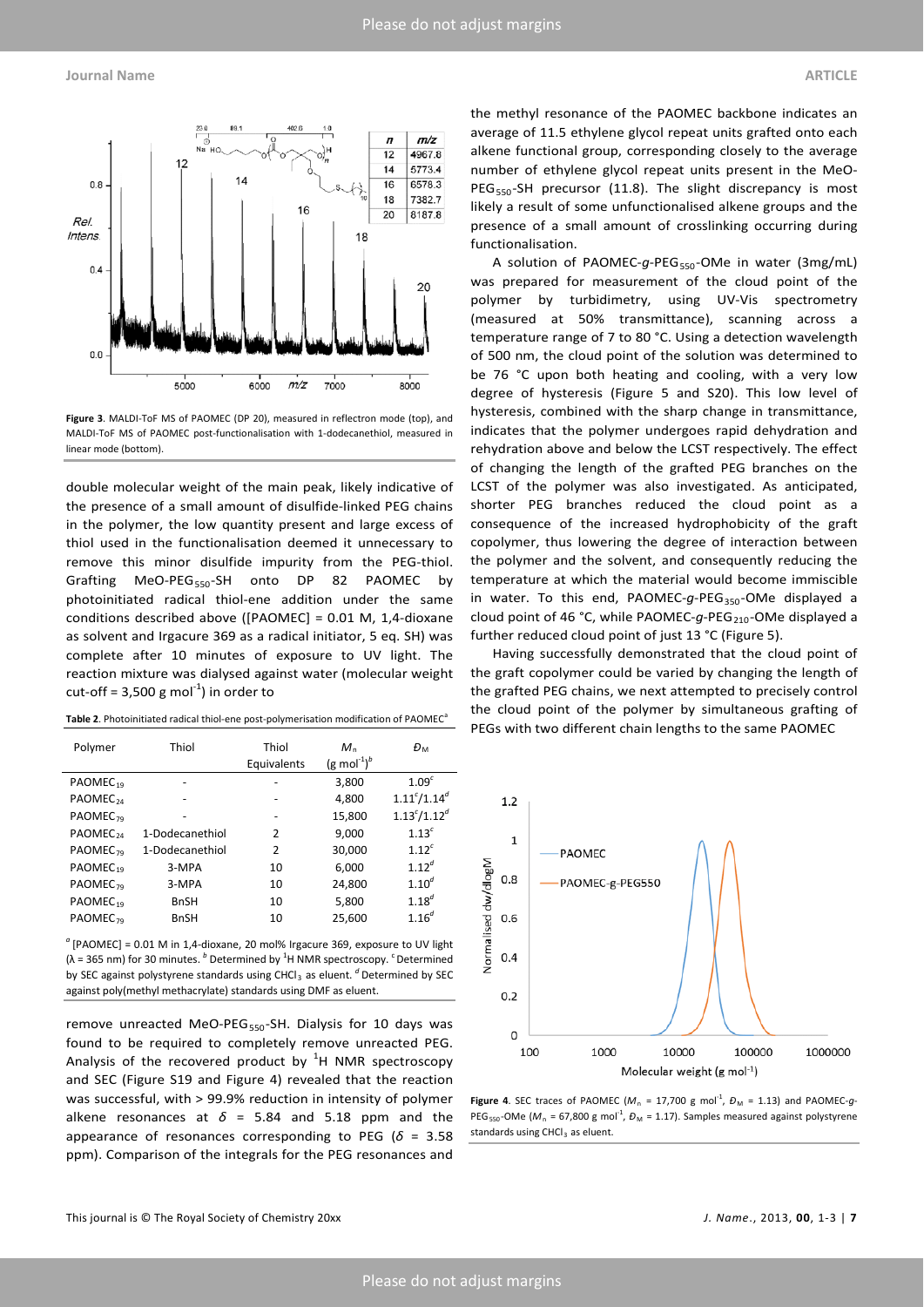

**Figure 5**. Plots of normalised transmittance as a function of temperature for PAOMEC*g*-PEG-OMe with various PEG molecular weights.

backbone. Attempts to create intermediate cloud points by grafting < 1 eq. PEG to the backbone were thwarted by the low reactivity of the 3-MPA-terminated PEG that led to significant crosslinking between chains. Instead, addition of 2.5 equivalents of MeO-PEG $_{550}$ -SH, and 2.5 equivalents of MeO- $PEG<sub>350</sub>$ -SH enabled tuning of the cloud point with a high level of control.  ${}^{1}$ H NMR spectroscopic analysis confirmed that the average  $M_n$  of the PEG arms was 436 g mol<sup>-1</sup> (expected  $M_n =$ 450 g mol<sup>-1</sup>). The LCST of the polymer was found to be 65 °C, closely matching the trend displayed by PAOMEC grafted with only single PEG chain lengths and demonstrates the possibility to create intermediate thermal transitions by a simple blending approach (Figure 6 and S22).



**Figure 6**. Plot demonstrating linear correlation between polymer LCST and average number of PEG repeat units for PAOMEC-g-PEG-OMe.

# **Conclusions**

The synthesis and polymerisation of AOMEC and the subsequent post-polymerisation modification of the polymer provides a route to a range of polycarbonates bearing various pendent functionalities in just three steps, providing a facile and low-cost route for the synthesis of this versatile class of

materials. The ROP of AOMEC by a dual organocatalytic approach provides outstanding control over the molecular parameters of the process providing high molecular weight polymers with narrow dispersities. The post-polymerisation modification methodology enables ready access to thermallyresponsive degradable aliphatic polycarbonates that overcome the challenges of synthesising multiple monomers and understanding their often complex (co)polymerisation behaviour. Importantly, the versatile photoinitiated radical thiol-ene coupling chemistry provides the ability to generate a range of polycarbonates for potential drug delivery applications with predictably tuned thermal response by a simple 'mix and match' approach to PEG side-chain grafting.

## **Acknowledgements**

A.W.T. gratefully acknowledges financial support from the University of Warwick and the Australian Institute for Bioengineering and Nanotechnology. The Brazilian National Council for Scientific and Technological Development (CNPq) is acknowledged for funding to P.K.K. (203127/2014-5). M.M.P.- M. acknowledges funding from the European Union's Horizon 2020 research and innovation programme under the Marie Sklodowska-Curie grant agreement No 703415. Corbion-Purac are thanked for their generous donation of lactide.

### **Notes and references**

- 1. J. Feng, R.-X. Zhuo and X.-Z. Zhang, *Prog. Polym. Sci.*, 2012, **37**, 211.
- 2. J. Xu, E. Feng and J. Song, *J. Appl. Polym. Sci.*, 2014, **131**.
- 3. G. Rokicki, *Prog. Polym. Sci.*, 2000, **25**, 259.
- 4. A. W. Thomas and A. P. Dove, *Macromol. Biosci.*, 2016, **16**, 1762.
- 5. S. Tempelaar, L. Mespouille, O. Coulembier, P. Dubois and A. P. Dove, *Chem. Soc. Rev.*, 2013, **42**, 1312.
- 6. K. Fukushima, *Polym. J.*, 2016, **48**, 1103.
- 7. W. Chena, F. Meng, R. Cheng, C. Deng, J. Feijen and Z. Zhong, *J. Control. Release*, 2014, **190**, 398.
- 8. L. Mespouille, O. Coulembier, M. Kawalec, A. P. Dove and P. Dubois, *Prog. Polym. Sci.*, 2014, **39**, 1144.
- 9. S. Venkataraman, N. Veronica, Z. X. Voo, J. L. Hedrick and Y. Y. Yang, *Polym. Chem.*, 2013, **4**, 2945.
- 10. R. C. Pratt, F. Nederberg, R. M. Waymouth and J. L. Hedrick, *Chem. Commun.*, 2008, 114.
- 11. D. P. Sanders, K. Fukushima, D. J. Coady, A. Nelson, M. Fujiwara, M. Yasumoto and J. L. Hedrick, *J. Am. Chem. Soc.*, 2010, **132**, 14724.
- 12. J. Mindemark and T. Bowden, *Polymer*, 2011, **52**, 5716.
- 13. D. P. Sanders, D. J. Coady, M. Yasumoto, M. Fujiwara, H. Sardon and J. L. Hedrick, *Polym. Chem.*, 2014, **5**, 327.
- 14. S. Tempelaar, L. Mespouille, P. Dubois and A. P. Dove, *Macromolecules*, 2011, **44**, 2084.
- 15. S. Kühling, H. Keul and H. Höcker, *Macromol. Chem. Phys.*, 1990, **191**, 1611.
- 16. P. Olsén, K. Odelius and A.-C. Albertsson, *Macromolecules*, 2014, **47**, 6189.
- 17. Jan Łukaszczyk, K. Jaszcz, Witold Kuran and T. Listoś, *Macromol. Biosci.*, 2001, **1**, 282.
- 18. K. Olofsson, M. Malkoch and A. Hult, *J. Polym. Sci., Part A: Polym. Chem.*, 2016, **54**, 2370.